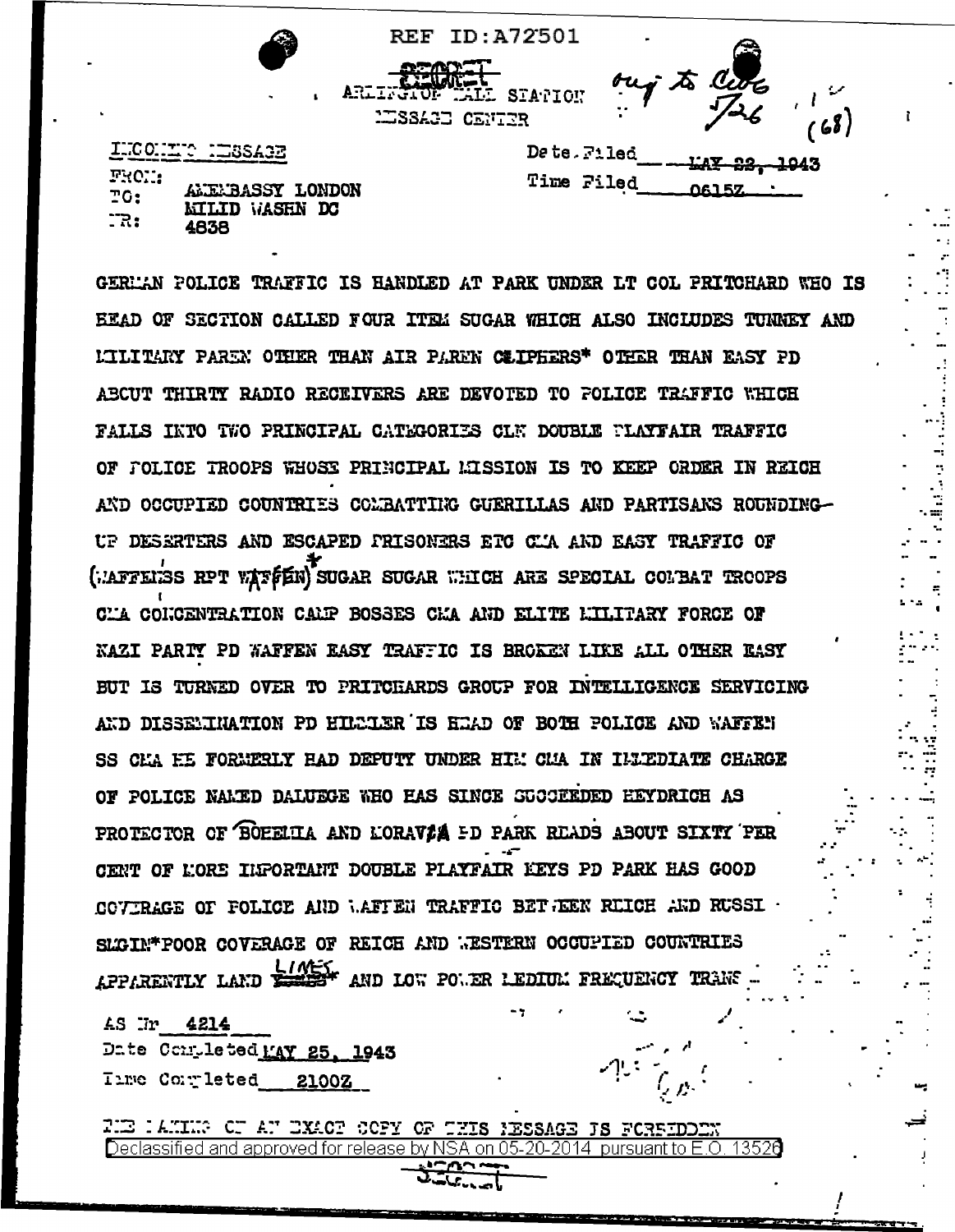

ALL STATTON

LESSAGE CENTER

INCONLES LESSAGE FROM: AMERIBASSYMIONDON  $20:$ **LILID WASHN DC** 4838  $TR:$ 

| Date Filed |
|------------|
| Time Filed |

LARGELY DEFEASE INTERCEPTION PD POLICE AND WAFFEN DECODES CIRCULATED DAILY IN GERMANY TO WAR AND AIR LINISTRIES AND LIKE ITEM FOURZEN\* PAREN GERMAN SECTION PAREN AND SOME TO KIKE EASY WILLIAM PAREN TO STRONG FOR CLARKE AND CORDERMAN FROM TAYLOR PAREN PD IN ADDITION SEPARATE MONTHLY REPORTS ON FOLICE AND WAFFEN IN ENGLISH REVIEWIKG THE MONTHS DECODES ARE PREPARED AND CIRCULATED PD WILL TRY TO ARRANGE TO HAVE THESE REPORTS SENT TO YOU PD WAFFEN REPORT CHIEFLY CONTAINS ORDER OF BATTLE ZAND MILITARY ADMINISTRATIVE INFORMATION AND SOLE CONCENTRATION CALP DATA PD FOLICE REFORT LUCH MORE ELABORATE SL'CLI.<sup>6</sup> APRIL REFORT WHICH I EXALINED CONTAINS CHA UNDER HEADING RUSSIA CMA EXTENSIVE DATA ON PACIFICATION ACTIVITIES BEEING GERMAN LINES IN RUSSIA CMA ACTIVITIES OF VOLKSDEUTSCHE RPT VOIKSDEUTSCHE ORGANIZATION IN EVACUATING GERMAN REFUGEES AND RECRUITING FOR WAFFEN SS CHA SOIT DATA ON LABOUR, INDUSTRY SUPPLIES, EXEDICINE AGRICULTURE IN OCCUPIED RUSSIA SACIES UNDER HEADING REICH AND OCCUPIED COUNTRIES CMA LISTS OF DESERTERS ALL ESCAPED PRISONERS CHA REPORTS FROM NORWAY AND TUGOSLAVIA CMA AND SMALL BUT IMPORTANT INFORMATION ON RESULTS OF ALLIED BOMBINGS SMCLN UNDER HEADING L'ISCELLANEOUS CHA SOLE DATA ON HOLLAND POLAND AND POLICE WIRELESS COMMITION SECLE APPENDIX CONTAINS ORDER OF BATTLE DATA ON

AS  $\overline{ar}$  4214 Dete Conpleted Time Completed

TIE MANING OF AN EXACT COFY OF THIS HESSAGE IS FORBIDDEN